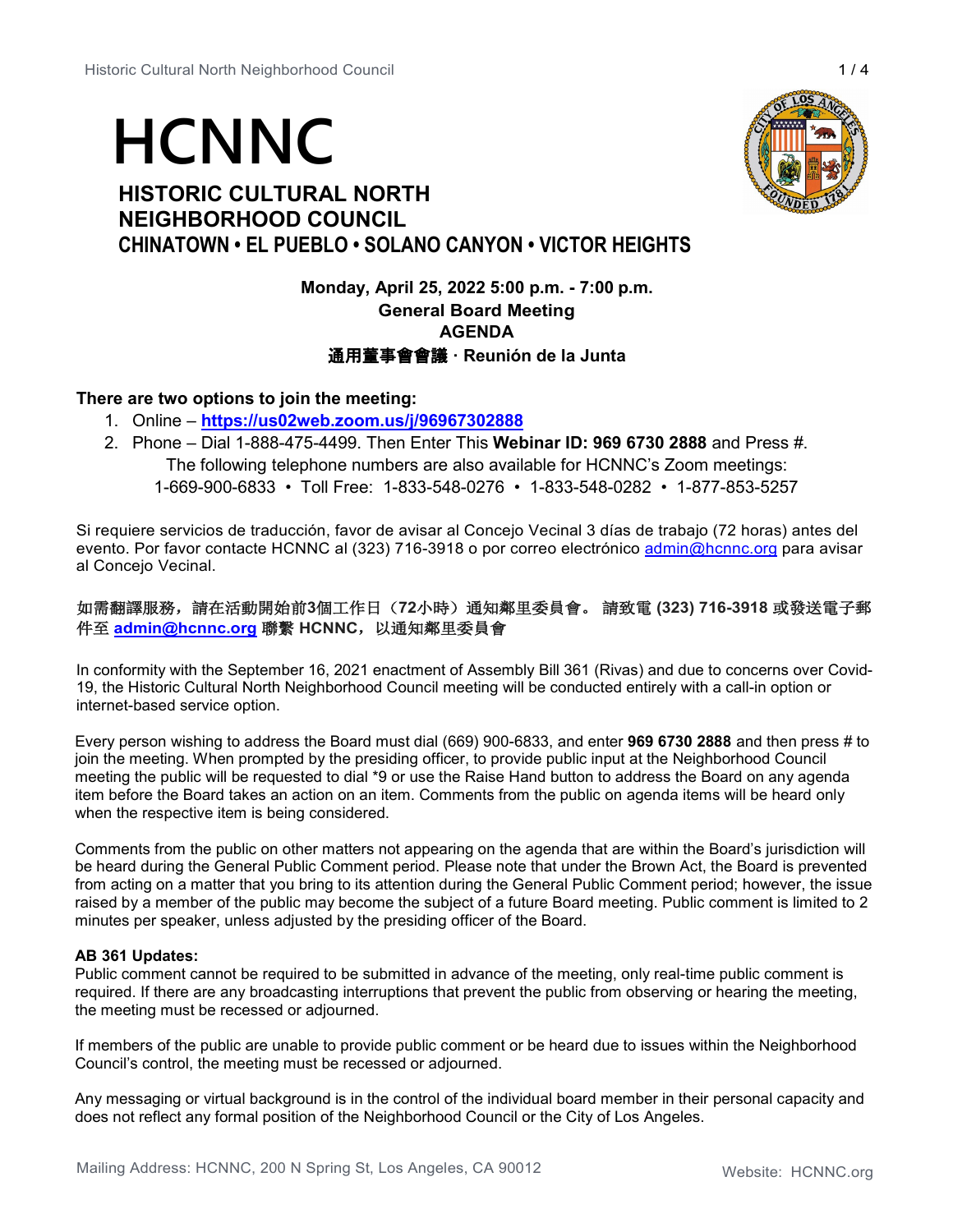Historic Cultural North Neighborhood Council 2 / 4

Notice to Paid Representatives - If you are compensated to monitor, attend, or speak at this meeting, City law may require you to register as a lobbyist and report your activity. See Los Angeles Municipal Code §§ 48.01 et seq. More information is available at ethics.lacity.org/lobbying. For assistance, please contact the Ethics Commission at {213) 978-1960 or [ethics.commission@lacity.org](mailto:ethics.commission@lacity.org)

## 1. **CALL TO ORDER & ROLL CALL**

2. **General Public Comment on Non-Agenda Items** (Up to two minutes max per speaker)

## 3. **GOVERNMENT REPORTS**

- **a.** Public Safety
- b. City Council Representative
- c. Government Departments/Agencies, including Department of Neighborhood **Empowerment**
- 4. **Consent Calendar** (Note: A consent calendar is a board meeting practice that groups routine business into one agenda item. The consent calendar can be approved in one action, rather than filing motions on each item separately. A consent calendar moves routine items along quickly so that the board has time for discussing more important issues. If a member disagrees with the consent calendar item or wants to move it to the regular agenda, the member would request that the item be pulled from the consent calendar. The chair would ask if the members are in favor of approving the consent calendar minus the pulled item.)
	- a. Discussion and possible action to approve Monthly Expenditure Reports (MER) for the Month of February 2022.
	- b. Discussion and possible action to approve Monthly Expenditure Reports (MER) for the Month of March 2022.
	- c. Discussion and possible action to approve the Draft Meeting Minutes of the Historic Cultural North NC General Board Meeting of January 24, 2022.
	- d. Discussion and possible action to the Draft Meeting Minutes Historic Cultural North NC Special Board Meeting of February 7, 2022.
	- e. Discussion and possible action to the Draft Meeting Minutes Historic Cultural North NC Special Board Meeting of February 28, 2022.
	- f. Discussion and possible action to the Draft Meeting Minutes Historic Cultural North NC Special Board Meeting of March 21, 2022.
	- g. Discussion and possible action to approve up to \$200 annually for one (1) Zoom license to hold Historic Cultural North Neighborhood Council virtual meetings.
- 5. Department update on the Exhaustive Efforts status and Updated Work Plan of the Historic Cultural North Neighborhood Council.
	- a. Board Member Training Update
	- b. Bylaws Update
	- c. Mediation Update

## 6. **COMMITTEE APPOINTMENTS**

- a. Discussion and possible motion to appoint a Board Member of the HCNNC as the chairperson of the Budget and Finance Committee. Appointment ends with the certification of the Neighborhood Council 2023 Election Cycle for the HCNNC.
- b. Discussion and possible motion to appoint up to three (3) Board Members and any stakeholder of the HCNNC as members of the Budget and Finance Committee. Appointment ends with the certification of the 2023 Neighborhood Council Election Cycle for the HCNNC.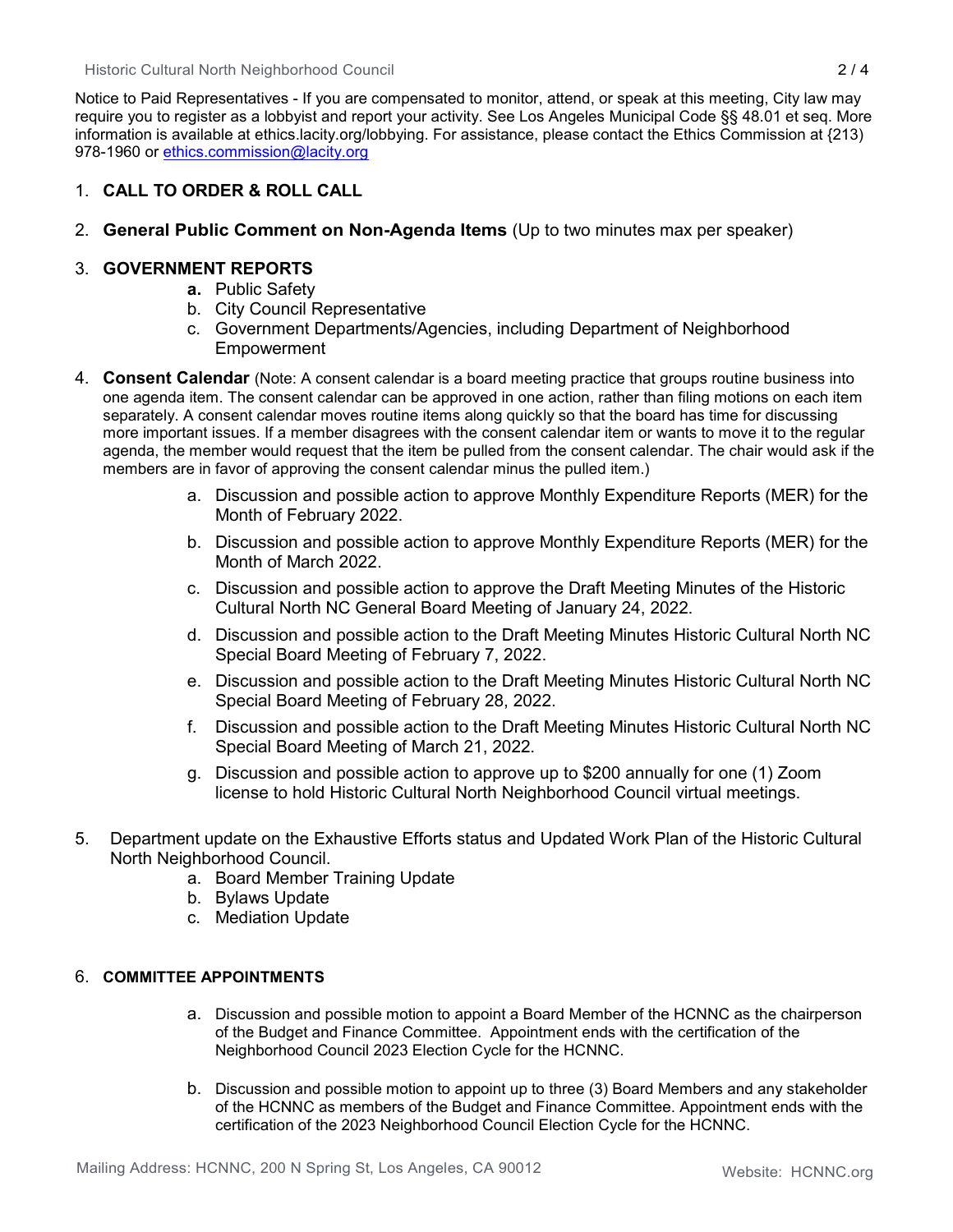- c. Discussion and possible motion to appoint a Board Member of the HCNNC as the chairperson of the Outreach and Communications Committee. Appointment ends with the certification of the Neighborhood Council 2023 Election Cycle for the HCNNC.
- d. Discussion and possible motion to appoint up to three (3) Board Members and any stakeholder of the HCNNC as members of the Outreach and Communications Committee. Appointment ends with the certification of the 2023 Neighborhood Council Election Cycle for the HCNNC.
- e. Discussion and possible motion to appoint a Board Member of the HCNNC as the chairperson of the Planning and Land Use Committee. Appointment ends with the certification of the Neighborhood Council 2023 Election Cycle for the HCNNC.
- f. Discussion and possible motion to appoint up to three (3) Board Members and any stakeholder of the HCNNC as members of the Planning and Land Use Committee. Appointment ends with the certification of the 2023 Neighborhood Council Election Cycle for the HCNNC.
- g. Discussion and possible motion to appoint a Board Member of the HCNNC as the chairperson of the Schools and Libraries Committee. Appointment ends with the certification of the Neighborhood Council 2023 Election Cycle for the HCNNC.
- h. Discussion and possible motion to appoint up to three (3) Board Members and any stakeholder of the HCNNC as members of the Schools and Libraries Committee. Appointment ends with the certification of the 2023 Neighborhood Council Election Cycle for the HCNNC.
- i. Discussion and possible motion to appoint a Board Member of the HCNNC as the chairperson of the Arts, Parks, Recreation, and Culture Committee. Appointment ends with the certification of the Neighborhood Council 2023 Election Cycle for the HCNNC.
- j. Discussion and possible motion to appoint up to three (3) Board Members and any stakeholder of the HCNNC as members of the Arts, Parks, Recreation, and Culture Committee. Appointment ends with the certification of the 2023 Neighborhood Council Election Cycle for the HCNNC.
- k. Discussion and possible motion to create a Standing Rules Ad Hoc Committee and appoint up to four (4) Board Members. The Standing Rules Ad Hoc Committee will provide recommendations to the Board. Time limit for this Ad Hoc is 60 Days, and once standing rules is approved, the Ad Hoc is dissolved.
- 7. Discussion and possible action to approve a Community Impact Statement (CIS) for additional rent relief for the merchants of the El Pueblo de Los Angeles State Monument. Their landlord is the City of Los Angeles. [CF 20-0882.](https://cityclerk.lacity.org/lacityclerkconnect/index.cfm?fa=ccfi.viewrecord&cfnumber=20-0882)
- 8. Discussion and possible action to approve the Fiscal Year 2021-2022 Admin Budget Packet.
- 9. Discussion and possible to support case number ZA-2014-3166-CUB-PA1 located at 939 N. Hill Street. The request is for a Plan Approval to permit the continued sale of a full-line of alcoholic beverages for on-site consumption associated with a bar and lounge. The initial CUB was granted in 2015 and no changes are proposed to the operations or conditions

## 10. Announcements

# **Adjournment**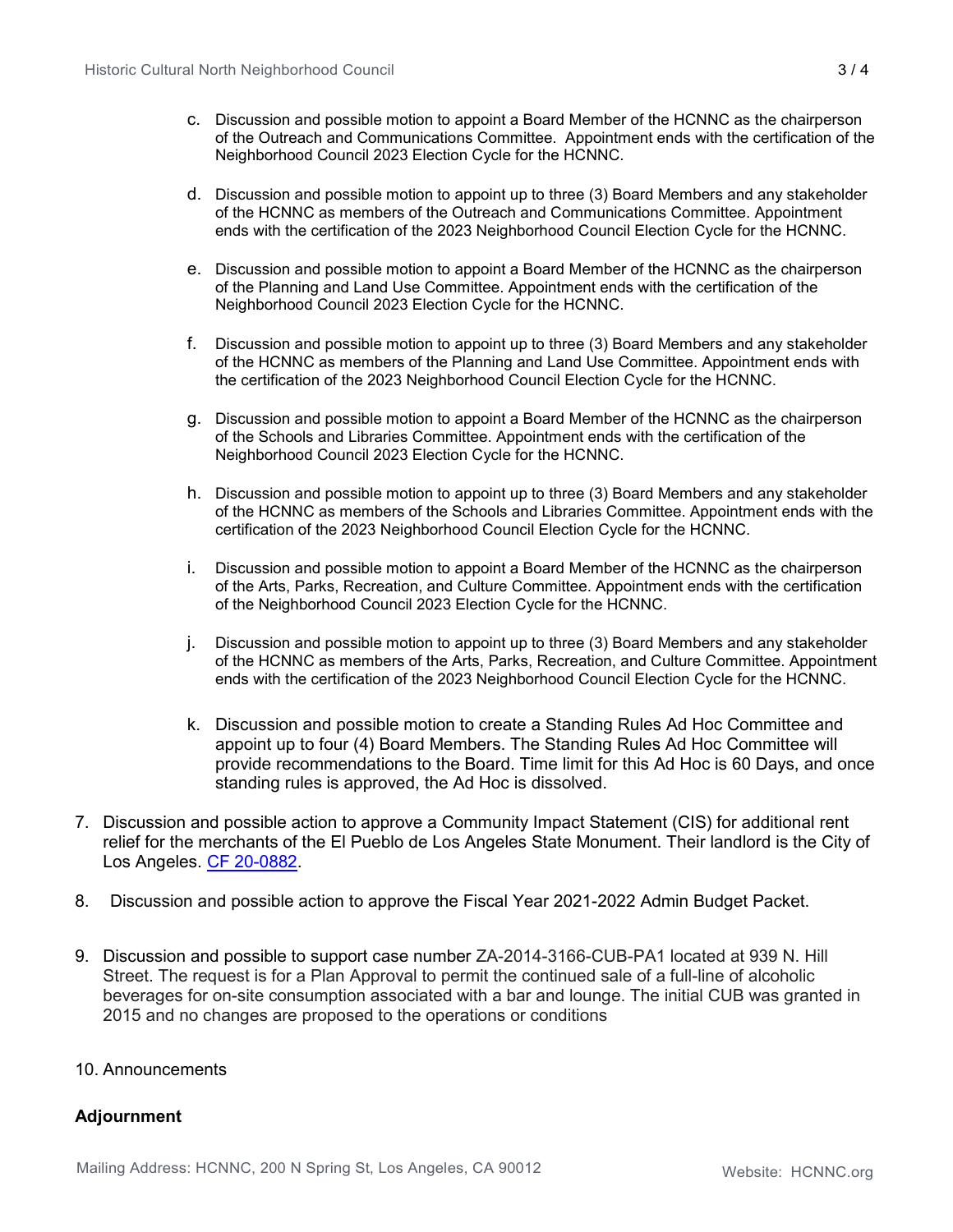### **Officers**

| <b>Wilson Gee</b><br>Chair                                                                                                    | <b>Tony Quon</b><br>1st Vice-Chair                                                                                   | Ne Hung Hom<br>2nd Vice-Chair                                   | <b>Esther Woojan</b><br>Secretary                                    | <b>Valerie Hanley</b><br>Treasurer                                 |  |  |  |
|-------------------------------------------------------------------------------------------------------------------------------|----------------------------------------------------------------------------------------------------------------------|-----------------------------------------------------------------|----------------------------------------------------------------------|--------------------------------------------------------------------|--|--|--|
| <b>Neighborhood Representatives</b>                                                                                           |                                                                                                                      |                                                                 |                                                                      |                                                                    |  |  |  |
| <b>Xiao Ping Liang</b><br>Chinatown At-Large Business<br>Owner/ Employee/ Non-Profit/<br><b>Property Owner Representative</b> | Mei Wah Lau<br>Chinatown Business Owner/<br><b>Employee Representative</b>                                           | Wai So Yuan<br>Chinatown Non-Profit<br>Representative           | <b>Tuong Hoang</b><br>Chinatown Residential<br>Representative        | Ne Hung Hom<br>Chinatown Residential<br>Representative             |  |  |  |
| <b>Paul Hanley</b><br>El Pueblo At-Large Business<br>Owner/ Employee/ Non-Profit/<br><b>Property Owner Representative</b>     | Norma Garcia<br>El Pueblo Business Owner/<br><b>Employee Representative</b>                                          | <b>Valerie Hanley</b><br>El Pueblo Non-Profit<br>Representative | <b>Huiling Cai</b><br>Solano Canyon Residential<br>Representative    | <b>Phyllis Ling</b><br>Solano Canyon Residential<br>Representative |  |  |  |
| <b>Wilson Gee</b><br>Solano Canyon Business<br>Owner/ Employee/ Non-Profit/<br><b>Property Owner Representative</b>           | <b>Steve Rice</b><br>Victor Height Business Owner/<br>Employee/ Non-Profit/ Property-<br><b>Owner Representative</b> | Don Toy<br>Victor Heights Residential<br>Representative         | <b>Esther Woojan</b><br>Victor Heights Residential<br>Representative | <b>Bryce Louie</b><br>At-Large Youth<br>Representative             |  |  |  |
| Miho Murai<br>At-Large Representative                                                                                         | <b>Tony Quon</b><br>At-Large Representative                                                                          |                                                                 |                                                                      |                                                                    |  |  |  |

## **Public Input at Neighborhood Council Meetings**

The public is requested dial \*9, when prompted by the presiding officer, to address the Board on any agenda item before the Board takes an action on an item. Comments from the public on agenda items will be heard only when the respective item is being considered. Comments from the public on other matters not appearing on the agenda that are within the Board's jurisdiction will be heard during the General Public Comment period. Please note that under the Brown Act, the Board is prevented from acting on a matter that you bring to its attention during the General Public Comment period; however, the issue raised by a member of the public may become the subject of a future Board meeting. Public comment is limited to 2 minutes per speaker, unless adjusted by the presiding officer of the Board.

### **Public Posting of Agendas**

Neighborhood Council agendas are posted for public review as follows:

- Solano Avenue Elementary School, 615 Solano Avenue, Los Angeles, CA 90012
- Public Notice Board, Plaza el Pueblo de Los Angeles (in front of 555 N Main St, Los Angeles, CA 90012)
- [www.hcnnc.org](http://www.hcnnc.org/)
- You can also receive our agendas via email by subscribing to L.A. City's Early Notification System at https:/[/www.lacity.org/subscriptions](http://www.lacity.org/subscriptions)

### **The Americans With Disabilities Act**

As a covered entity under Title II of the Americans with Disabilities Act, the City of Los Angeles does not discriminate on the basis of disability and, upon request, will provide reasonable accommodation to ensure equal access to its programs, services and activities. Sign language interpreters, assistive listening devices and other auxiliary aids and/or services, may be provided upon request. To ensure availability of services, please make your request at least 3 business days (72 hours) prior to the meeting you wish to attend by contacting the Department of Neighborhood Empowerment by email: [NCSupport@lacity.org](mailto:NCSupport@lacity.org) or phone: (213) 978-1551.

#### **Public Access of Records**

In compliance with Government Code Section 54957.5, non-exempt writings that are distributed to a majority or all of the Board in advance of their meetings, may be viewed 200 N Spring St, Los Angeles, California 90012, or at our website: [www.hcnnc.org](http://www.hcnnc.org/) or at the scheduled meeting. In addition, if you would like a copy of any record related to an item on the agenda, please contact HCNNC at (323) 716-3918 or emai[l hcnnc.board@gmail.com.](mailto:hcnnc.board@gmail.com)

#### **Servicios De Traducción**

Si requiere servicios de traducción, favor de notificar a la oficina 3 días de trabajo (72 horas) antes del evento. si necesita asistencia con esta notificación, por favor llame al (323) 716- 3918

翻译服务 如果您需要翻译服务,请在活动开始前 3 个工作 (72 小时)通知办公室。 如果您在此通知中需要帮助,请致 电(323) 716-3918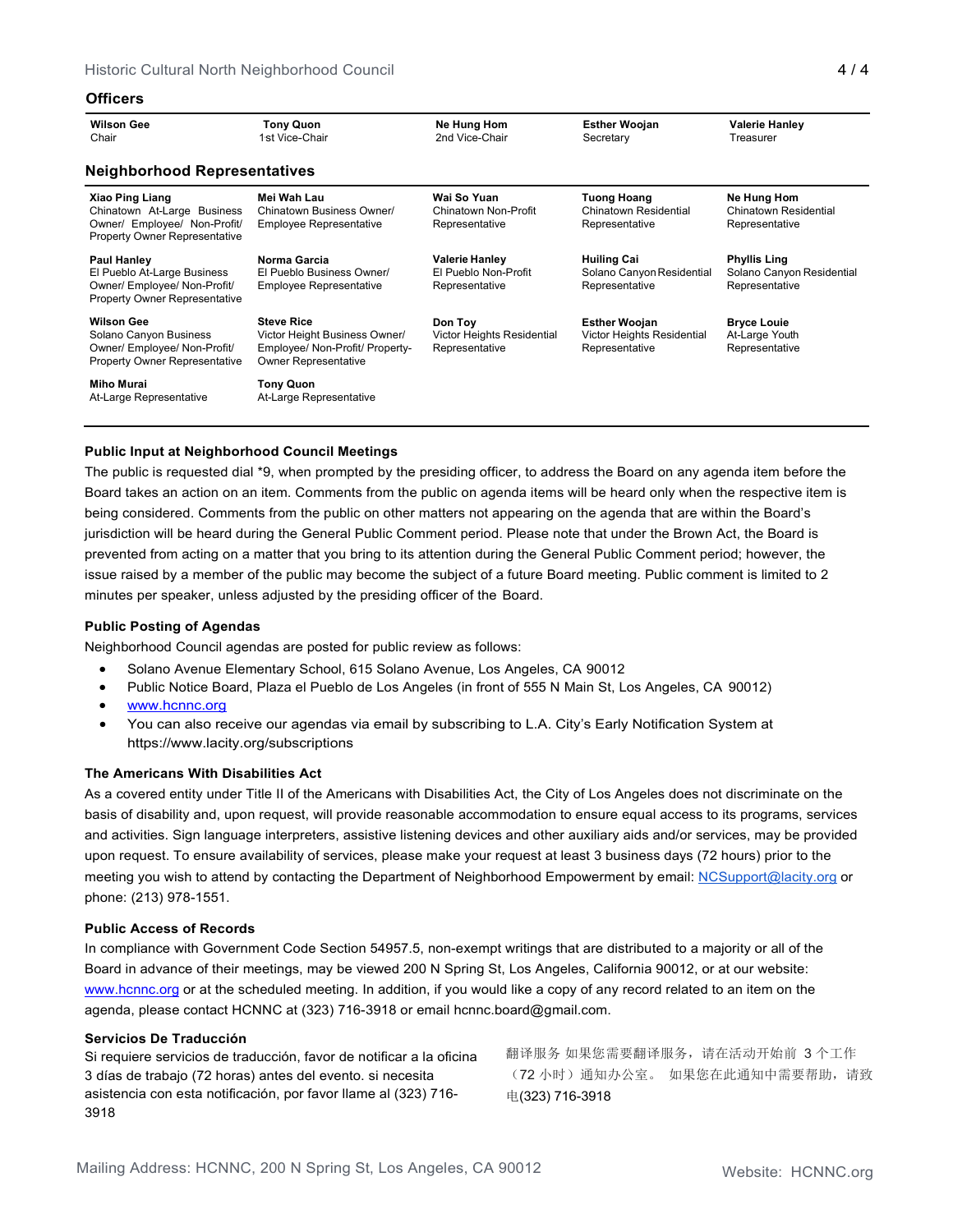# HCNNC

# 歷史文化北鄰里委員會 CHINATOWN • EL PUEBLO • SOLANO CANYON • VICTOR HEIGHTS

2022年4月25日,星期一,晚上 5點 - 7點

# 例行董事會會議

# 會議議程

## 通用董事會會議 · Reunión de la Junta

# 有兩種方式來參加會議:

- 1. 線上 https://us02web.zoom.us/j/96967302888
- 2. 電話 撥打 1-888-475-4499,然後輸入Webinar ID(線上會議ID): 969 6730 2888,再按#。 也可以撥打以下電話參加HCNNC的Zoom會議:

1-669-900-6833 • Toll Free: 1-833-548-0276 • 1-833-548-0282 • 1-877-853-5257

Si requiereservicios de traducción, favor de avisar al ConcejoVecinal 3 días de trabajo (72 horas) antes delevento. Por favor contacte HCNNC al (323) 716-3918 o porcorreoelectrónicoadmin@hcnnc.org para avisar al ConcejoVecinal.

## 如需翻譯服務,請在活動開始前3個工作日(72小時)通知鄰里委員會。請致電 (323) 716-3918 或發送電子郵 件至admin@hcnnc.org聯繫HCNNC,以通知鄰里委員會

為遵守2021年9月16日通過的加州議會361法案(Rivas), 也因為Covid-19新冠肺炎的關係,歷史文化北鄰里 委員會的會議將會全面以打電話或網絡的方式舉行。

每位需要在會議中發言的人需要撥打(669) 900-6833,然後輸入969 6730 2888,再按#以此來加入會議。在 主持人的指示下,當公眾想要在鄰里委員會會議中發表意見時可以按\*9鍵或使用"舉手"功能,叫到名字後就 可以針對會議議程中的事項發表意見,然後董事會再採取行動。只有在審議相關事項時才會聽取公眾對該事 項的評論。

在董事會管轄內的其他非會議議程公眾評論將會在"總公眾評論"時間段聽取。請注意,因為《布朗法案》,在 "總公眾評論"時間公眾發表的意見,董事會無法立即採取任何行動,但是該意見可以作為將來董事會會議中的 討論事項。每位發言人有2分鐘的評論時間,除非董事會主持人做出其他調整。

## AB 361號法案更新:

不能要求公眾在會議前提交公眾評論,只可以實時的發表公眾評論。如果有任何的廣播原因導致公眾無法觀 看或聽到會議,那麼必須暫停或終止會議。

如果是因為鄰里委員會的問題而造成公眾無法聽到或表達公眾評論,那麼必須暫停或終止會議。

董事會成員的視頻背景影像或信息都由他們個人所控,並不代表鄰里委員會或洛杉磯市的任何立場。

致收費代表通知 - 如果你是在有收取酬勞的情況下來監督或出席此次會議, 或者在會議中發言, 本市法律可能要求你 作為遊說者進行註冊,並報告你的活動。參考《洛杉矶市政法规》第48.01條等。欲知更多信息,請搜尋網站 ethics.lacity.org/lobbying。如有需要幫助,請聯繫道德準則委員會,致電(213)978-1960或發郵件到 ethics.commission@lacity.org。

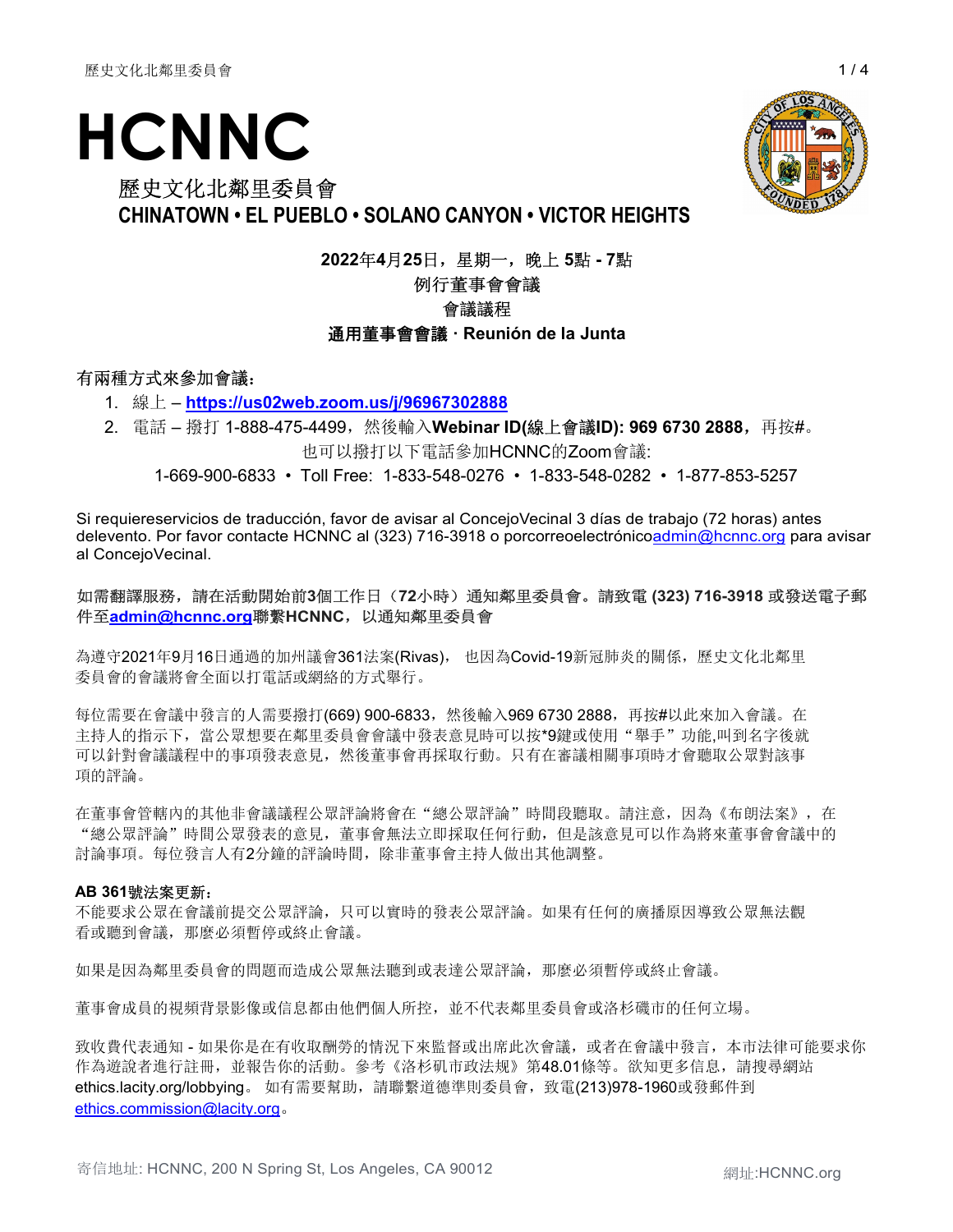## 1. 開始會議和董事會點名

## 2. 公眾評論非會議議程事項(每位演講人最多兩分鐘)

## 3. 政府報告

- a. 公共安全
- b. 市議會代表
- c. 政府部門或機構,包括鄰里賦權部門
- 4. 批准日程(註:批准日程是董事會的一種操作,把日程事物組合成一個議程項目。批准日程可以只需採取一次行動 並獲得批准,而無需就每個項目分別提交動議。批准日程將日程事物快速推進,這樣董事會就有時間討論更重要 的問題。如果某一成員不同意批准日程上的項目或希望將其移至常規議程,該成員需要求將該項目從批准日程中 移除。主席則會詢問成員們是否讚成批准已移除項目後剩餘的批准日程。)
	- a. 討論並有可能採取行動批准2022年二月的月度支出報告(MER)。
	- b. 討論並有可能採取行動批准2022年三月的月度支出報告(MER)。
	- c. 討論並有可能採取行動批准2022年1月24日的歷史文化北鄰里委員會NC例行董事會的會 議記錄初稿。
	- d. 討論並有可能採取行動批准2022年2月7日的歷史文化北鄰里委員會NC特別董事會的會 議記錄初稿。
	- e. 討論並有可能採取行動批准2022年2月28日的歷史文化北鄰里委員會NC特別董事會的會 議記錄初稿。
	- f. 討論並有可能採取行動批准2022年3月21日的歷史文化北鄰里委員會NC特別董事會的會 議記錄初稿。
	- g. 討論並有可能採取行動批准最高每年\$200美金的一個Zoom執照,以此方便歷史文化北鄰 里委員會可以舉行線上會議。
- 5. 部門更新了歷史文化北鄰里委員會的工作進度和《更新工作計劃》。
	- a. 董事會成員培訓更新
	- b. 內部章程更新
	- c. 調解更新

# 6. 委員會任命

- a. 討論並有可能採取行動委任一名HCNNC的董事會成員擔任預算和財務委員會的主席。任命直到 HCNNC2023年選舉週期的鄰里委員會認證後結束。
- b. 討論並有可能採取行動委任最多三名HCNNC的董事會成員或任何權益人擔任預算和財務委員會 的主席。任命直到HCNNC2023年選舉週期的鄰里委員會認證後結束。
- c. 討論並有可能採取行動委任一名HCNNC的董事會成員擔任宣傳和交流委員會的主席。任命直到 HCNNC2023年選舉週期的鄰里委員會認證後結束。
- d. 討論並有可能採取行動委任最多三名HCNNC的董事會成員或任何權益人擔任宣傳和交流委員會 的主席。任命直到HCNNC2023年選舉週期的鄰里委員會認證後結束。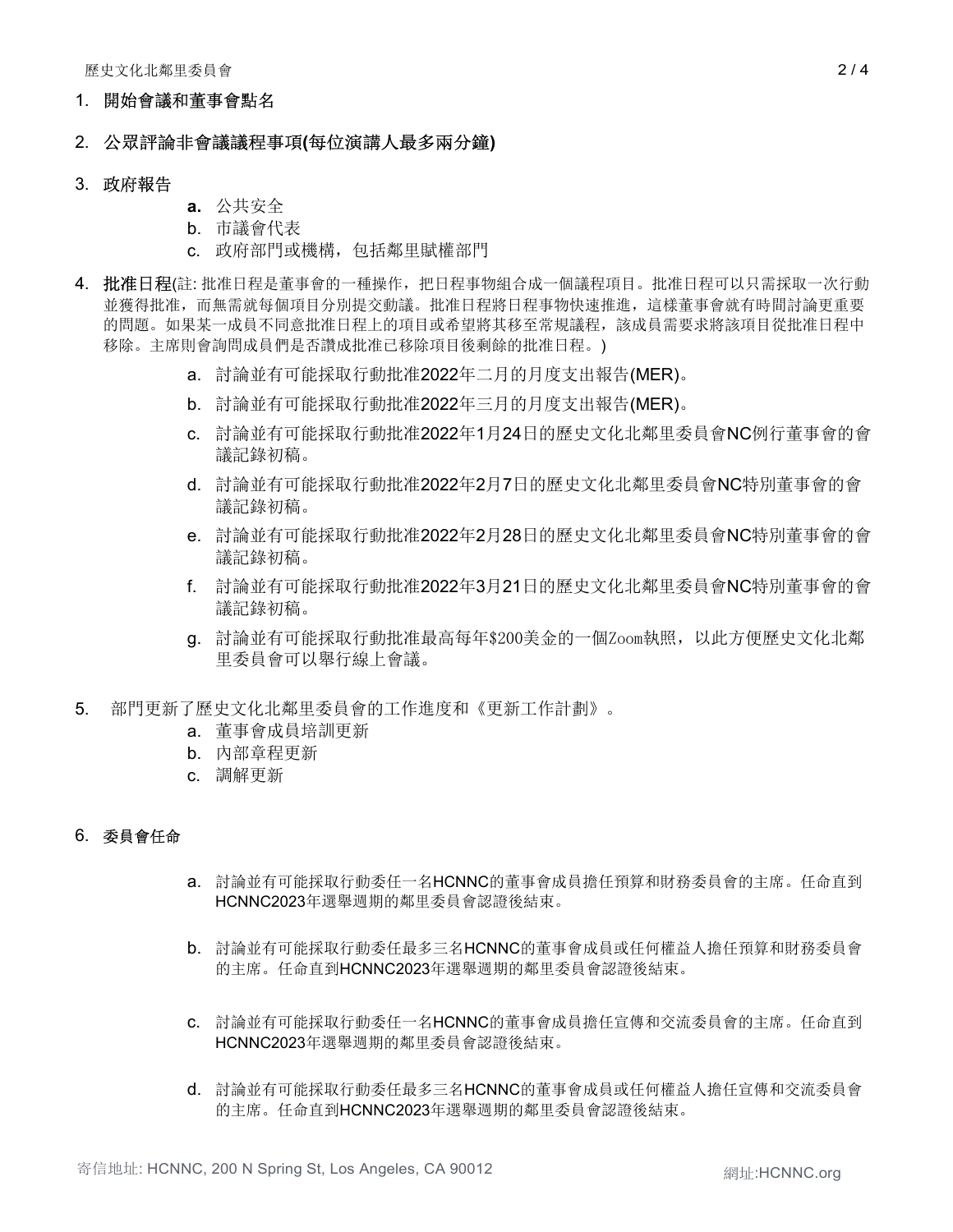- f. 討論並有可能採取行動委任最多三名HCNNC的董事會成員或任何權益人擔任規劃和土地使用委 員會的主席。任命直到HCNNC2023年選舉週期的鄰里委員會認證後結束。
- g. 討論並有可能採取行動委任一名HCNNC的董事會成員擔任學校和圖書館委員會的主席。任命直 到HCNNC2023年選舉週期的鄰里委員會認證後結束。
- h. 討論並有可能採取行動委任最多三名HCNNC的董事會成員或任何權益人擔任學校和圖書館委 員會的主席。任命直到HCNNC2023年選舉週期的鄰里委員會認證後結束。
- i. 討論並有可能採取行動委任一名HCNNC的董事會成員擔任藝術,公園,娛樂和文化委員會的主 席。任命直到HCNNC2023年選舉週期的鄰里委員會認證後結束。
- j. 討論並有可能採取行動委任最多三名HCNNC的董事會成員或任何權益人擔任藝術,公園,娛樂 和文化委員會的主席。任命直到HCNNC2023年選舉週期的鄰里委員會認證後結束。
- k. 討論並有可能採取行動建立規章管理特別委員會,並委任最多使命董事會成員。規章管 理特別委員會將會給董事會提供建議。規章管理特別委員會的時限是60天,規章管理得 到批准後,特別委員會就解散。
- 7. 討論並有可能採取行動批准社區影響聲明,支持El Pueblo洛杉磯州立紀念碑獲取租金援助。他們的房 東是洛杉磯市。 CF 20-0882.
- 8. 討論並有可能批准2021-2022財政年的行政預算文件。
- 9. 討論並有可能支持案件號ZA-2014-3166-CUB-PA1, 位於939 N. Hill Street。請求要求獲得批准, 允許 繼續銷售可在酒吧裡喝的一系列酒精飲料。最初的CUB於2015年獲得批准,其經營或條款並無任何更 改。

10. 公告

休會